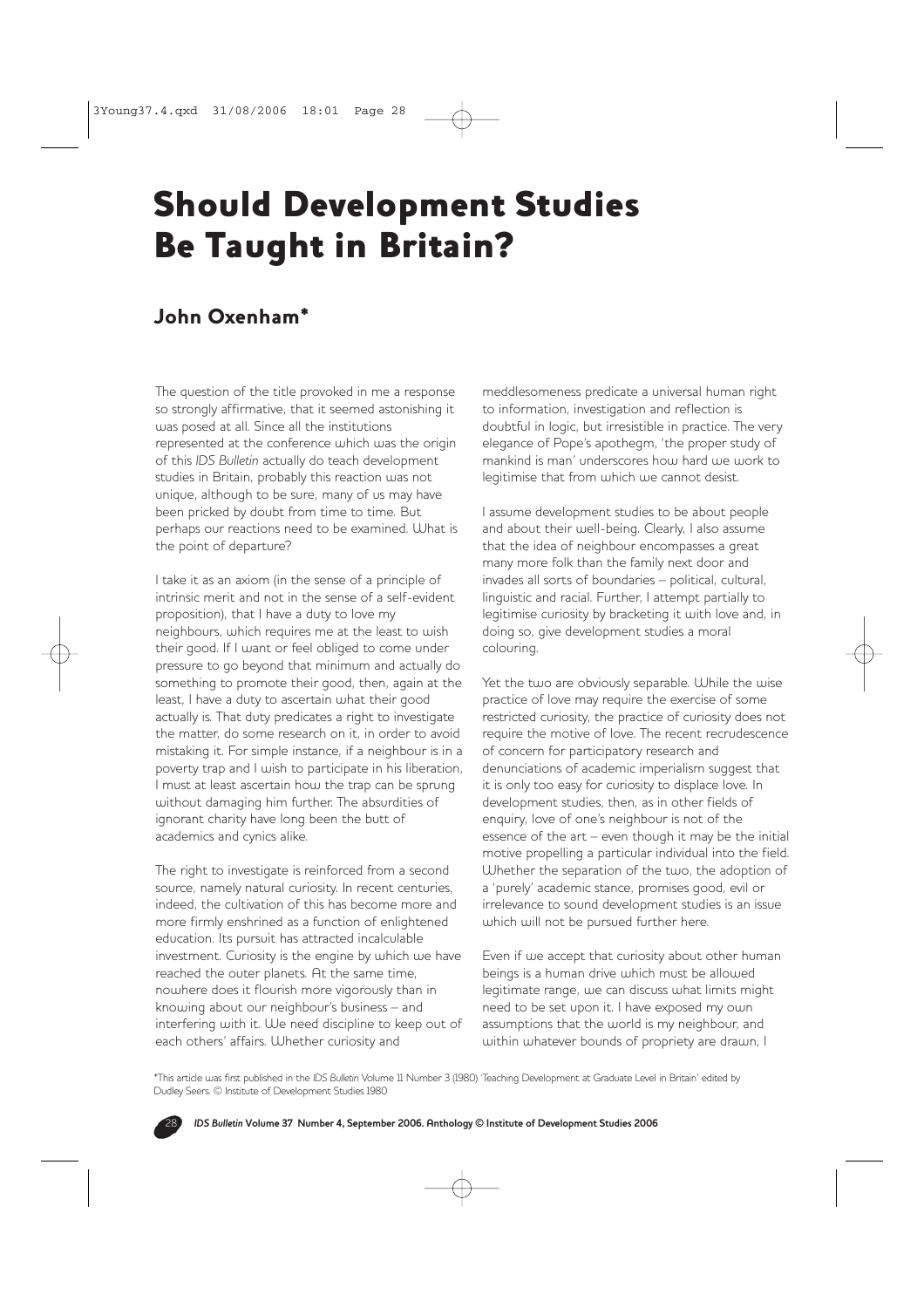have a right to study the entire human race; where and how I study my fellows is essentially my choice – even though I may be blocked by the choices of those whom I want to study or by their representatives.

It follows that, if I teach what I study, the place of teaching is also essentially my choice. The question of this article challenges those views. It seems to imply that there may be something about development studies which sets a country like Britain outside the bounds of propriety as a place for teaching. If a country like Britain is debarred, so too presumably are people like the British. If they are to be deterred from teaching development studies, would it not follow that they should not study development either? Would it not follow even more strongly that they should refrain from all forms of development activity, whether as fieldworkers, advisers, international civil servants or dispensers of development aid? The question reverberates with Dudley Seers' call (1979) to the rich battalions of development to come home.

Reciprocally, if people in a country like Britain do dare teach development studies, should people from countries which are not like Britain patronise the courses, or should they confine themselves either to their own countries or to countries like their own, for the purposes of development studies?

Questions such as these do not present themselves *à propos* subject like physics, literature, anthropology, or even Greek and Latin. Nobody suggests, so far as I am aware, that only the Italians should indulge in Latin, and that the British and Ghanaians should abandon it on principle. Nor is it contended that, for anthropological purposes, only the Bemba should study the Bemba or only Scots study Scots; still less that people should study the Bemba only if they happen to be in the Northern Province of Zambia. What is it about development studies that excites what appears to be a species of xenophobia? I suspect it is two factors: the hangover of a steadily dating concept of what development studies is about, coupled with the applied and prescriptive nature of much of development studies, i.e. its meddlesomeness.

Sooner or later one has to resort to definitions; let me indicate roughly what I now mean by development studies. They compromise systematic

attempts to understand, on the one hand, how and why nation states and their subordinate social organisms attempt, succeed or fail in increasing the wealth, improving the well-being and widening the rights and opportunities available to their members; and on the other, how nation states and other agents in international relationships – such as transnational corporations – help, obstruct or exploit each other in the said success and failure.

Such a formulation suggests a pure or academic form of development studies, which has no ambition beyond understanding. It suggests, too, that all nation states are treated with equal attention in both sections of the division. Both suggestions would probably have been missing from any attempt I might have made, say, 15 years ago. Then I would most likely have said that development studies were about developing developing countries. My emphasis would have been intensely practical or applied, the international dimension would have been lacking, there would have been no hint that the developed countries were in any way still developing, and there would instead have been a firm, if tacit, assumption that they were the major repositories of development wisdom. I suspect that the question of the title would be put by a person still operating on this older definition and taking no account of the evolution of development thinking.

Yet such a person might well argue that my repentant formulation unhappily does not fit still current facts, while the old one does. Most courses of development studies, he might allege, still focus and are expected to focus on implications for policy, planning, programmes and projects. They are justified less as education and more as training. While theory is acknowledged to be important, the emphasis is on application. Development studies is still very much a stamping ground for people concerned, and often paid, to promote their neighbours' good, not simply to think about it.

Second, the policy and programmes are in bulk not applicable equally to developed and less-developed states, but refer mainly to the latter. The actual operating bias, if not principle, is that, whatever the role of the developed countries, development happens in the developing ones. Attention is indeed given to the impact of rich country policies upon the poor. Relatively little is given to the effects of the poor upon the rich, or even of the rich upon each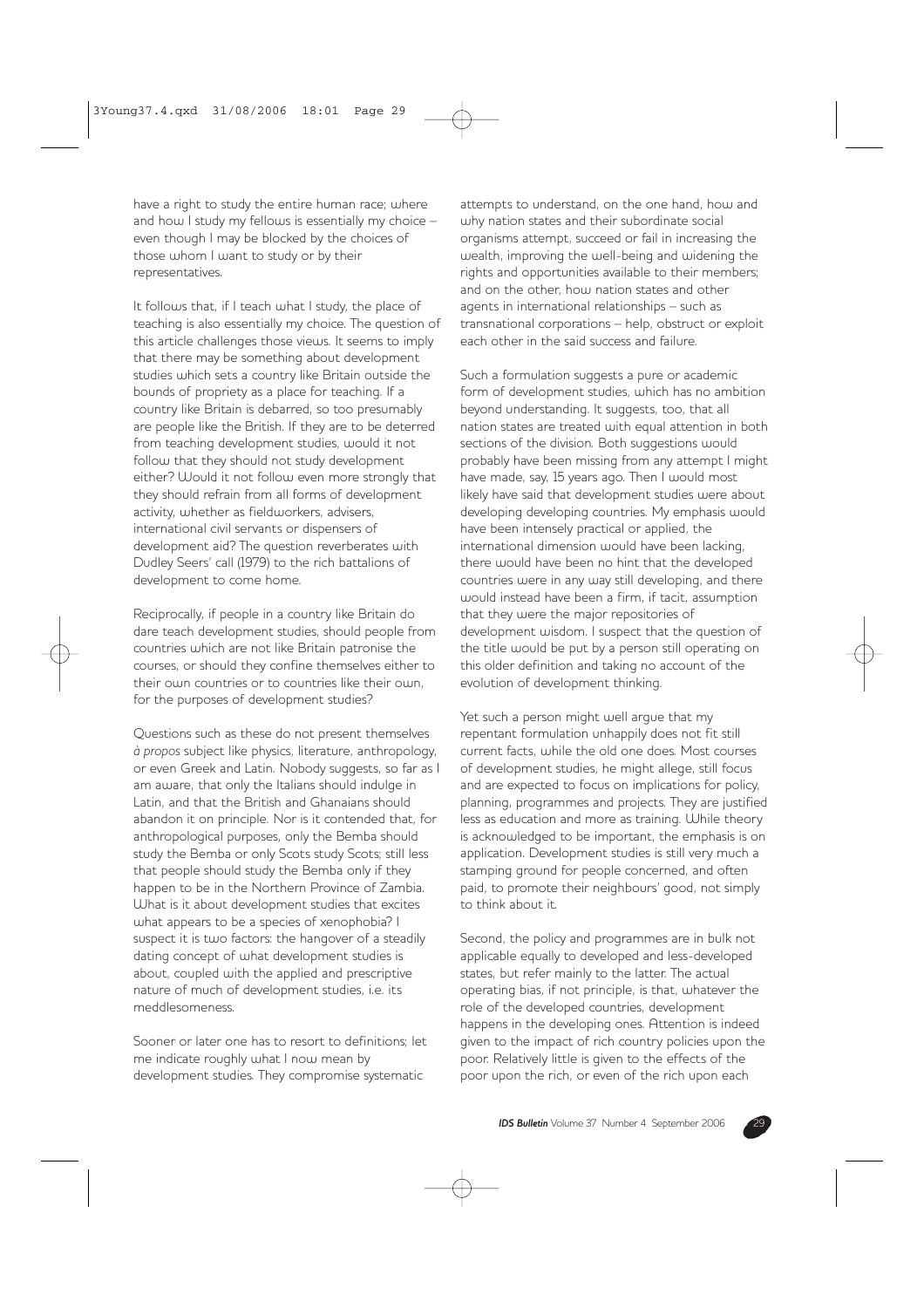other. Development studies, as taught today, are substantially a specialisation in the current internal development of the poorer states of the world.

Third, the hollowness of my updated definition is demonstrated by the very population of the courses on development studies. If these courses were equally concerned with developed and developing countries, the students on them would probably reflect the composition of the student body in Britain. On undergraduate courses, students from developing countries might account for some 10 per cent of the enrolment, while among postgraduates they might make up perhaps a third. The figures provided to Deryke Belshaw turn that supposition upside down (IDS forthcoming 1980). On the postgraduate courses listed in his paper, almost 90 per cent of the enrolment is drawn from developing countries. The upshot of the allegation is that actual courses on development studies have not caught up with development thinking. They still carry their historical legacy in orientation, focus and population. Even if this were true, would it indicate that such courses in Britain should be abolished?

Let me oppose myself and start on an answer with an obvious observation. It may well be that directors and teachers of development studies studiously eschew prescription, focusing instead intently on issues, options and techniques useful in assessing alternatives. Nevertheless, those who offer to teach or, even more modestly, to guide study must have some advantage over those who come to learn on courses. Those who teach development studies must have some comparative advantage in learning about development. In the current context of Britain's courses, the insinuation is that people from developing countries – plus a minority of others – can learn about their own conditions as effectively, possibly more effectively in Britain than in their own countries. The truth of this can be left for later discussion.

Wrapped up in that first insinuation is another. Since the courses are taught in the main by British lecturers, possibly with the assistance of a few tame refugees from developing countries, it must be supposed that the British have a comparative advantage in understanding developing societies. To be sure, the legacy of empire includes a number of people who did actually work in villages, run government machinery and design all manner of

development programmes. And there are people who formed the steady flow of technical cooperators under a variety of bilateral and multilateral programmes, and other people who simply undertook their own research. Even so the stock of possible teachers of development studies does seem to be dwindling, and with it the comparative advantage. So development studies as practised heretofore should be shrinking and in the process of transforming its content and student body.

Yet, miraculously, the numbers of courses in development studies is on the increase. This paradox may be a manifestation of one of Parkinson's Laws. Equally, it may be the logical evolution of a vested interest. Because of the original advantage, some courses were set up. Because of the courses, more British people got themselves involved in developing countries and so more courses were generated. Consequently, even more British steep themselves in development and then purport to have acquired a comparative advantage. The self-perpetuation of a profession is under way.

The process would be unexceptionable – who worries after all that American scholars teach European history in America to American students? – but for the fact that development studies are not taught in the main to the students of developed countries. What this suggests is that courses in development studies in Britain are in direct and active competition with similar potential or actual courses in developing countries. This competitive – and obversely depressive – power is reinforced by the support they receive for their faculty and students from the British aid budget. On Belshaw's information, some 40 per cent of the students who are in development studies and from developing countries are financed by Britain. The unequal competition is skewed even more by other advantages, internal and external, enjoyed by institutions in rich countries. In short, there is a case for supposing that development studies, as currently taught in Britain, are underdeveloping development studies in developing countries themselves.

At the same time, they are using the developing countries to maintain their competitive advantage. Their faculty are encouraged to work from time to time in such states, so as to replenish their professional capital, as well as their operational

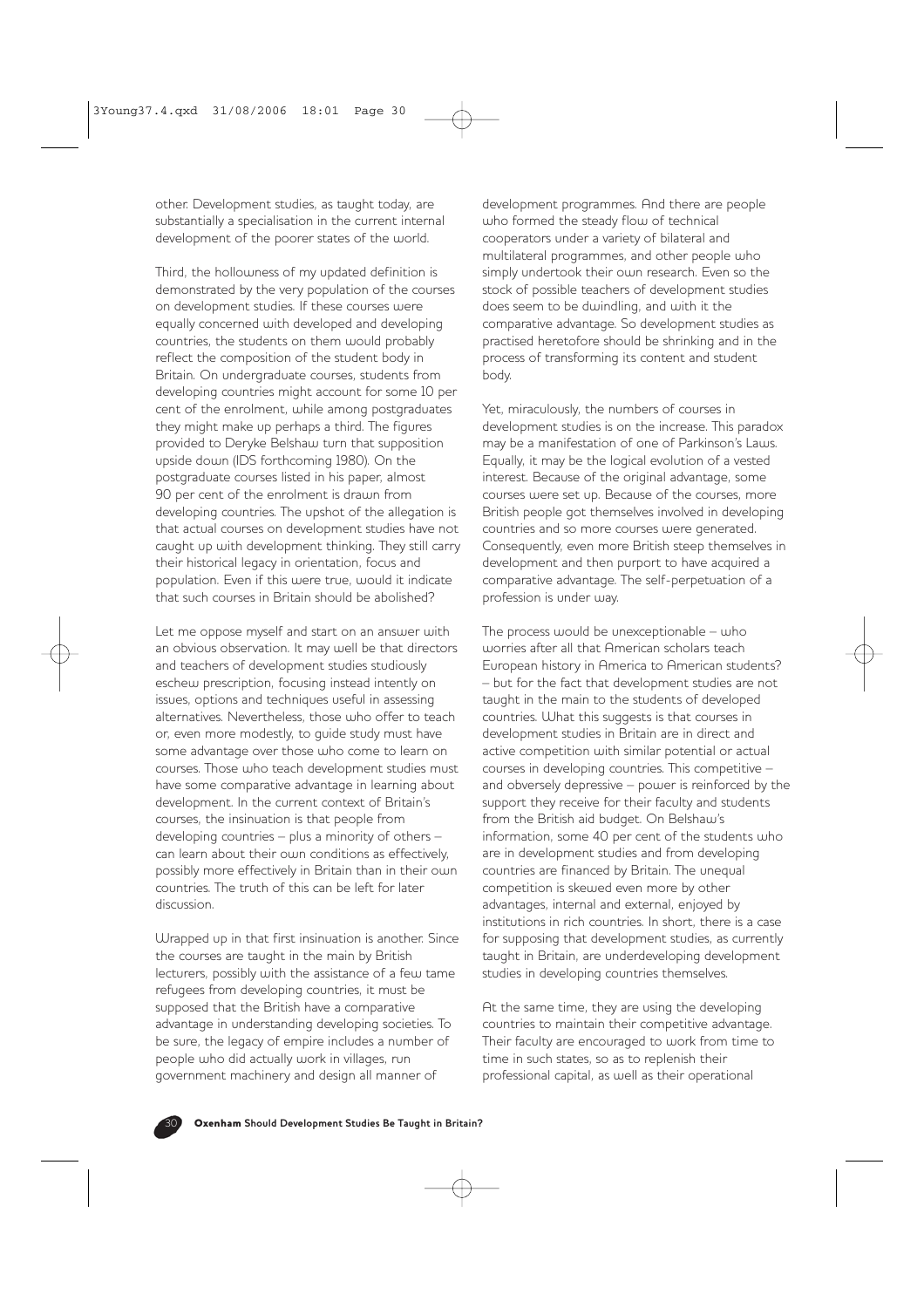funds. Second, many of the courses require their rich country students to have had experience of work in development – but not development in rich countries. In other words, the developing countries are expected to permit tyros to thrash about among their problems, possibly with some benefit to themselves – most go on permitting  $it$  – but certainly with benefit to both the numerical force of the professional cadre and to its range of expertise.

A further snide observation can be made in parenthesis about the minorities of rich country students. Some of them enter the pool from which the agencies of international aid recruit their permanent professional cadres. Since the posts available have to be distributed among the member nationalities on bases other than the degree to which they require aid, the rich countries can consolidate their position by claiming to have properly qualified people on offer. On the other hand, it is an easy riposte that as the rich countries would keep their shares anyway, better that their candidates should be more rather than less qualified.

Taken together, these three points indicate a classic charge of exploitation: giving a sop in return not just for large profit but actually for stunting him who accepts the sop. How just is such a view? I find myself reluctant to credit that any competition there may be is deliberate or concerted. On the contrary, getting resources for courses in development studies seems to have been arduous and uncertain. From a historical perspective, the hypothesis of filling a vacuum strikes me as more plausible. Although training courses of many kinds have existed since 1945, courses in development studies as such are almost a phenomenon of the 1970s. Also they tend to be a phenomenon of the richer countries. Which prompts a paraphrase of Holtham's and Hazlewood's remarks on educational aid to Kenya: would a lack of initiative in Britain have meant more and better development studies in developing countries, or even less and worse? (Holtham and Hazlewood 1976: 253).

An answer to the question may be implicit in another part of Belshaw's information (IDS forthcoming 1980: Table VI A and B). True, 40 per cent of students are paid for from British aid. Also true is that a further 35 per cent are paid for by the governments of developing countries out of their own resources. The residual 25 per cent are financed out of 'private or other' sources.<sup>1</sup> The implications of

these facts may be two. One, governments and individuals do not know of, or have not located, plausible alternative centres for development studies – so that technical cooperation between developing countries is not yet a fully fledged option. Second, the quality and relevance of development studies in Britain have so far been worth paying for, even out of stretched development budgets. The British initiative then seems to have justified itself and the world might have been a worse place without it.

As for the sop: while it cannot be denied that many technical cooperators and researchers do leave little benefit and sometimes much distaste with their hosts, the balance of benefit must be sufficient at least to maintain the inertial momentum of technical cooperation. Were there only suffering attached, even the most pliant government would have surely called a halt.

But my devil can open another ground of attack. Even if Britain and other rich countries were not competing with and stifling development studies in developing countries, even if perpetuating the development studies profession in Britain did not involve exploitation, is it not still the case that British teachers of development studies are inconsistent within their own terms? Their courses are advertised as primarily applied, they express preferences for students who are practitioners and those experienced in development, and they focus on situations within developing countries. Yet they conduct their courses in places quite divorced from the situations of their concern. Elementary theories of learning would suggest that they have thereby denied themselves valuable, even essential, means of ensuring the comprehension of what is taught and its assimilation into behaviour and practice. Indeed, they are promoting useless learning, in that much of what is learned only from lectures, books, classroom exercises and term papers will be forgotten, precisely because it will not have been mobilised within a real situation. If not forgotten, it may simply persist in parallel with unchanged practice. In effect, British and similar teachers of development studies deny their students the full potential benefit of what they purport to be offering. More snidely, by opening vistas and shutting off continuing contact with reality, they may even be deepening a sense of inadequacy in their students and hence perpetuating a dependence on the profession of development studies.